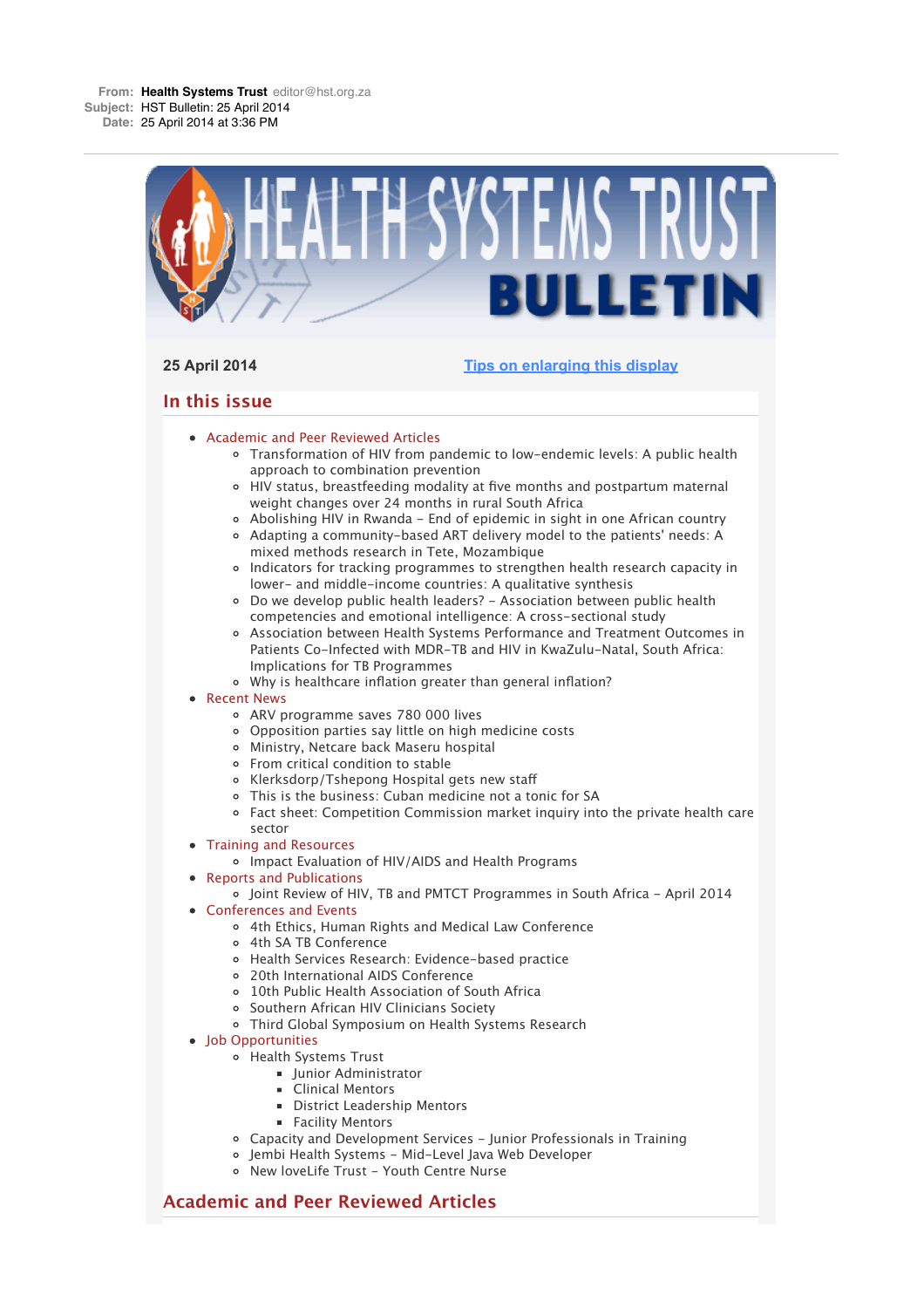# **Transformation of HIV from pandemic to low-endemic levels: A public health approach to combination prevention**

*Alexandra Jones, Ide Cremin, Fareed Abdullah, John Idoko, Peter Cherutich, Nduku Kilonzo, Helen Rees, Timothy Hallett, Kevin O'Reilly, Florence Koechlin, Bernhard Schwartlander, Barbara de Zalduondo, Susan Kim, Jonathan Jay, Jacqueline Huh, Peter Piot, Mark Dybul. Lancet. Published: 14 April 2014.*

Large declines in HIV incidence have been reported since 2001, and scientific advances in HIV prevention provide strong hope to reduce incidence further... Read More »

Source: http://www.thelancet.com/journals/lancet/article/PIIS0140-6736(13)62230-8/fulltext[Accessed: 25 April 2014]

#### **back to top**

# **HIV status, breastfeeding modality at five months and postpartum maternal weight changes over 24 months in rural South Africa**

*Chetty T, Carter RJ, Bland RM, Newell ML. Tropical Medicine & International Health. Published: 11 April 2014.*

HIV infection can be associated with wasting, progressive loss of fat-free and fat mass, amplifying morbidity and mortality (Macallan 1999). Weight loss in HIV-infected individuals is generally multicausal... Read More »

Source: http://onlinelibrary.wiley.com/doi/10.1111/tmi.12320/pdf[Accessed: 25 April 2014]

#### **back to top**

#### **Abolishing HIV in Rwanda - End of epidemic in sight in one African country** *Aidsmap. Published: 16 April 2014.*

The achievement of universal HIV coverage in one African country, Rwanda, has resulted in HIV diagnoses more than halving and annual incidence falling by 90%, the 2014 Treatment as Prevention workshop in Vancouver heard earlier this month...Read More »

Source: http://www.aidsmap.com/Abolishing-HIV-in-Rwanda/page/2845701/ [Accessed: 25 April 2014]

#### **back to top**

### **Adapting a community-based ART delivery model to the patients' needs: A mixed methods research in Tete, Mozambique**

*Freya Rasschaert, Tom Decroo, Daniel Remartinez, Barbara Telfer, Faustino Lessitala, Marc Biot, Baltazar Candrinho and Wim Van Damme. BioMed Central. Published: 15 April 2014.*

To improve retention in antiretroviral therapy (ART), lessons learned from chronic disease care were applied to HIV care, providing more responsibilities to patients in the care of their chronic disease... Read More »

Source: http://www.biomedcentral.com/1471-2458/14/364[Accessed: 25 April 2014]

# **back to top**

# **Indicators for tracking programmes to strengthen health research capacity in lower- and middle-income countries: A qualitative synthesis**

*Donald C Cole, Alan Boyd, Garry Aslanyan and Imelda Bates. Health Research Policy and Systems 2014. Published: 12 April 2014.*

The monitoring and evaluation of health research capacity strengthening (health RCS) commonly involves documenting activities and outputs using indicators or metrics. We sought to catalogue the types of indicators being used to evaluate health RCS and to assess potential gaps in quality and coverage... Read More »

Source: http://www.health-policy-systems.com/content/12/1/17/abstract[Accessed: 25 April 2014]

#### **back to top**

# **Do we develop public health leaders? - Association between public health competencies and emotional intelligence: A cross-sectional study**

*Katarzyna Czabanowska, André Malho, Peter Schröder-Bäck, Daniela Popa and Genc Burazeri. BioMed Central. Published: 17 April 2014.*

Professional development of public health leaders requires a form of instruction which is competency-based to help them develop the abilities to address complex and evolving demands of health care systems... Read More »

Source: http://www.biomedcentral.com/1472-6920/14/83/abstract[Accessed: 25 April 2014]

#### **back to top**

**Association between Health Systems Performance and Treatment Outcomes in Patients Co-Infected with MDR-TB and HIV in KwaZulu-Natal, South Africa: Implications for TB Programmes** *Marian Loveday, Nesri Padayatchi, Kristina Wallengren, Jacquelin Roberts, James C. M. Brust, Jacqueline Ngozo, Iqbal Master, Anna Voce. Plos One. Published: 9 April 2014.*

Nosocomial transmission has been implicated as a key factor in the outbreak of extensively drug resistant (XDR) and multidrug-resistant (MDR-TB) tuberculosis at Church of Scotland Hospital (CoSH), in KwaZulu-Natal (KZN), South Africa<sup>C</sup> Read More »

Source: http://www.plosone.org/article/info%3Adoi%2F10.1371%2Fjournal.pone.0094016[Accessed: 25 April 2014]

**back to top**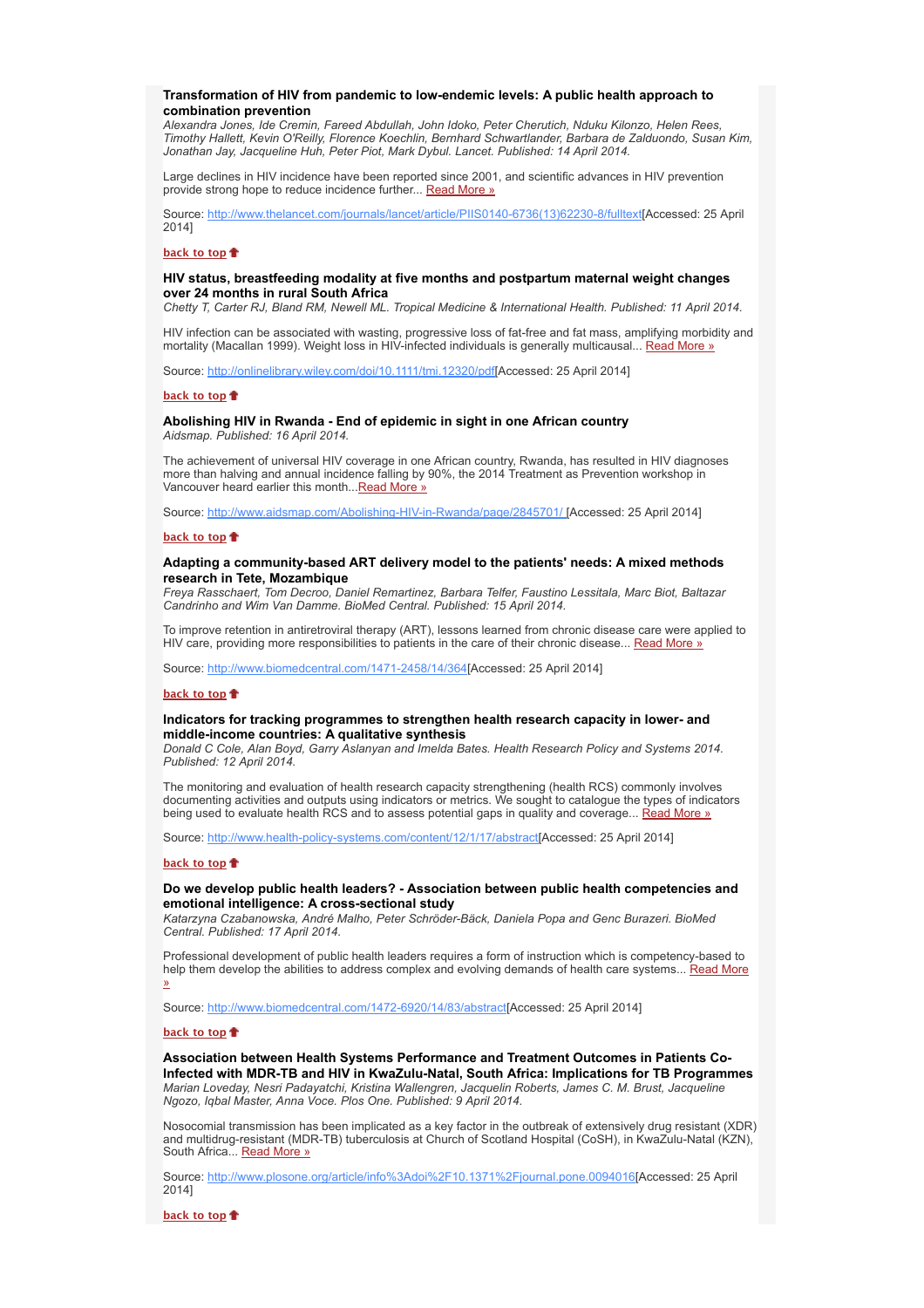# **Why is healthcare inflation greater than general inflation?**

*Anita Charlesworth. Journal of Services Research and Policy. Published: 16 April 2014.*

In the UK, spending on health care has increased by around 4% a year since the National Health Service (NHS) was founded 65 years ago... Read More »

Source: http://hsr.sagepub.com/content/early/2014/04/15/1355819614531940.full[Accessed: 25 April 2014]

## **back to top**

# **Recent News**

# **ARV programme saves 780 000 lives**

*Health-e News Published: 11 April 2014.*

South Africa's HIV antiretroviral (ARV) treatment programme saved 780 000 lives between 2003 and 2012, according to a recently released independent review...Read More »

Source: http://www.health-e.org.za/2014/04/11/arv-programme-saves-780-000-lives/[Accessed: 25 April 2014]

# **back to top**

### **Opposition parties say little on high medicine costs** *Health-e News. Published: 11 April 2014.*

In the wake of protests demanding better patent laws to allow South Africans access to cheaper medicines, politicians had little to say about the issue of affordable medicines at a debate yesterday...Read More »

Source: http://www.health-e.org.za/2014/04/11/opposition-parties-say-little-high-medicine-costs/? ss&utm\_medium=rss&utm\_campaign=opposition-parties-say-little-high-medicine-costs[Accessed: 25 April 2014]

#### **back to top**

# **Ministry, Netcare back Maseru hospital**

*BDlive. Published: 10 April 2014.*

Lesotho's health ministry has joined South Africa's biggest private hospital group, Netcare, in defending their ambitious public-private partnership hospital in Maseru, following a damning report by Oxfam this week... Read More »

Source: http://www.bdlive.co.za/national/health/2014/04/10/ministry-netcare-back-maseru-hospital[Accessed: 25 April 2014]

# **back to top**

## **From critical condition to stable**

*Mail&Guardian. Published: 11 April 2014.*

The nation's healthcare system reflects the actions of the ministers responsible for it over the years.Read More »

Source: http://mg.co.za/article/2014-04-11-from-critical-condition-to-stable[Accessed: 25 April 2014]

#### **back to top**

### **Klerksdorp/Tshepong Hospital gets new staff**

*Health-e News. Published: 16 April 2014.*

The North West's Klerksdorp/Tshepong Hospital Complex has added almost 100 new staff members as it welcomes new medical officers and, hopefully, specialists... Read More »

Source: http://www.health-e.org.za/2014/04/16/klerksdorptshepong-hospital-gets-new-staff/? utm\_source=rss&utm\_medium=rss&utm\_campaign=klerksdorptshepong-hospital-gets-new-staff[Accessed: 25 April 2014]

#### **back to top**

#### **This is the business: Cuban medicine not a tonic for SA**

*BDlive. Published: 20 April 2014.*

It is puzzling that our authorities see fit to send hundreds of young South Africans - at heavy cost to taxpayers to study medicine in that communist backwater, Cuba, in an otherwise laudable effort to increase the declining supply of doctors in South Africa... Read More »

Source: http://www.bdlive.co.za/opinion/columnists/2014/04/20/this-is-the-business-cuban-medicine-not-a-tonicfor-sa[Accessed: 25 April 2014]

#### **back to top**

**Fact sheet: Competition Commission market inquiry into the private health care sector** *Health-e News. Published: 14 April 2014.*

Released by public interest organisation Section27, this fact sheet outlines key information regarding the ongoing Competition Commission inquiry into the private health care sector... Read More »

Source: http://www.health-e.org.za/2014/04/14/fact-sheet-competition-commissions-market-inquiry-privatehealth-care-sector/?utm\_source=rss&utm\_medium=rss&utm\_campaign=fact-sheet-competition-commissions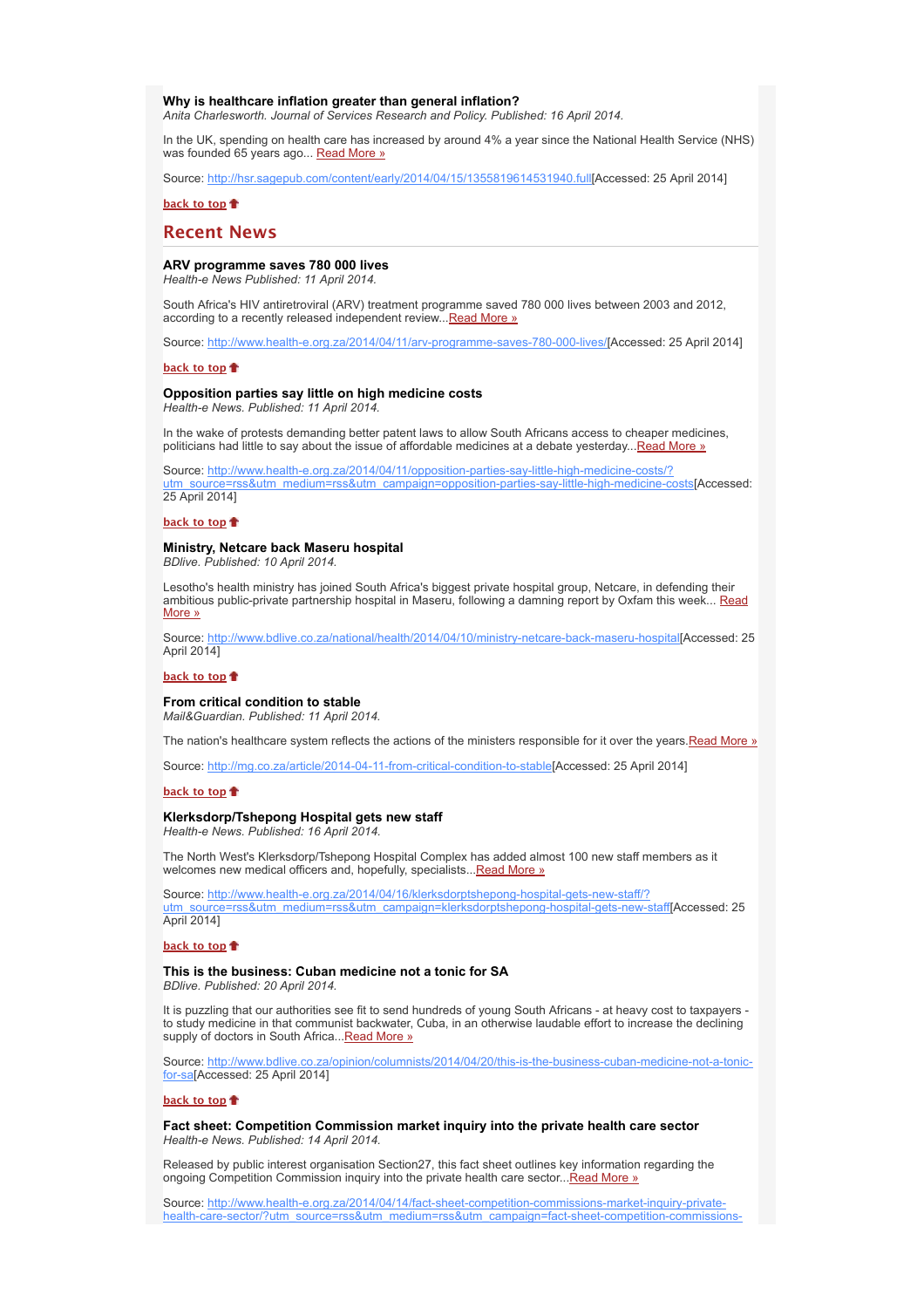market-inquiry-private-health-care-sector[Accessed: 25 April 2014]

# **back to top**

# **Training and Resources**

# **Impact Evaluation of HIV/AIDS and Health Programs**

*When: 21 July - 1 August 2014 Venue: Pretoria, South Africa*

The workshop will provide intensive training in the concepts of program evaluation and in the tools and techniques for evaluating program impact.Click Here>>

# **back to top**

# **Reports and Publications**

## **Joint Review of HIV, TB and PMTCT Programmes in South Africa - April 2014** *Department of Health (South Africa). Published: 2014.*

The National Department of Health (NDoH) commissioned a Joint Review of the HIV, TB and PMTCT Programmes to be undertaken in 2013. The main purpose of this independent Review, carried out by a multidisciplinary team of South African and international reviewers, was to assess performance of the programmes and provide options for improvement...Click Here»

# **back to top**

# **Conferences and Events**

# **4th Ethics, Human Rights and Medical Law Conference**

*When: 29-31 May 2014 Venue: Gallagher Estate, Johannesburg, South Africa URL: http://www.africahealthexhibition.com/en/Site-Root/Conference-Centre/Conferences2014/ETConference/*

The 4th Ethics, Human Rights and Medical Law Conference is a must attend event for healthcare professionals in South Africa and the surrounding region. A one-day conference that is fully dedicated to the above topics, it was created to demonstrate how important all three subjects are, as well as how they connect to one another.

#### **back to top**

# **4th SA TB Conference**

*When: 10-13 June 2014 Venue: International Convention Centre, Durban, South Africa URL: http://www.tbconference.co.za/index.html/*

With the rollout of new molecular diagnostics and new TB drugs, we now bear witness to the dawn of a new age in the fight against TB. Meaningful impact will only be achieved with integration of all our efforts. We call on everyone working in all spheres of TB-HIV drug discovery, clinical management, patient advocacy, government policy and the basic sciences to attend this meeting.

# **back to top**

#### **Health Services Research: Evidence-based practice**

*When: 1-3 July 2014 Venue: King's College London, UK URL: http://www.health-services-research.com/conference/*

BioMed Central, in association with its portfolio of health services research and policy journals, is pleased to announce the first international conference, Health Services Research: Evidence-based practice, that will take place 1-3 July 2014 at King's College London, UK. As health services research is a multidisciplinary field, this meeting will have a broad scope and address topics from many viewpoints, with a focus on international health policy but including local health care systems.

## **back to top**

## **20th International AIDS Conference**

*When: 20-25 July 2014 Venue: Melbourne, Australia URL: http://www.aids2014.org/*

The AIDS 2014 programme will present new scientific knowledge and offer many opportunities for structured dialogue on the major issues facing the global response to HIV. A variety of session types - from abstract-driven presentations to symposia, bridging and plenary sessions - will meet the needs of various participants.

#### **back to top**

#### **10th Public Health Association of South Africa**

*When: 3-6 September 2014 Venue: Protea Ranch Resort, Polokwane, South Africa URL: http://w* 

The 10th anniversary of the Public Health Association of South Africa (PHASA) conference will be celebrated with the hosting of the conference in Polokwane (Limpopo) from 3 to 6 September 2014. The workshops will take place on the 3rd, the actual conference on the 4th and 5th, and the student symposium on the 6th of September.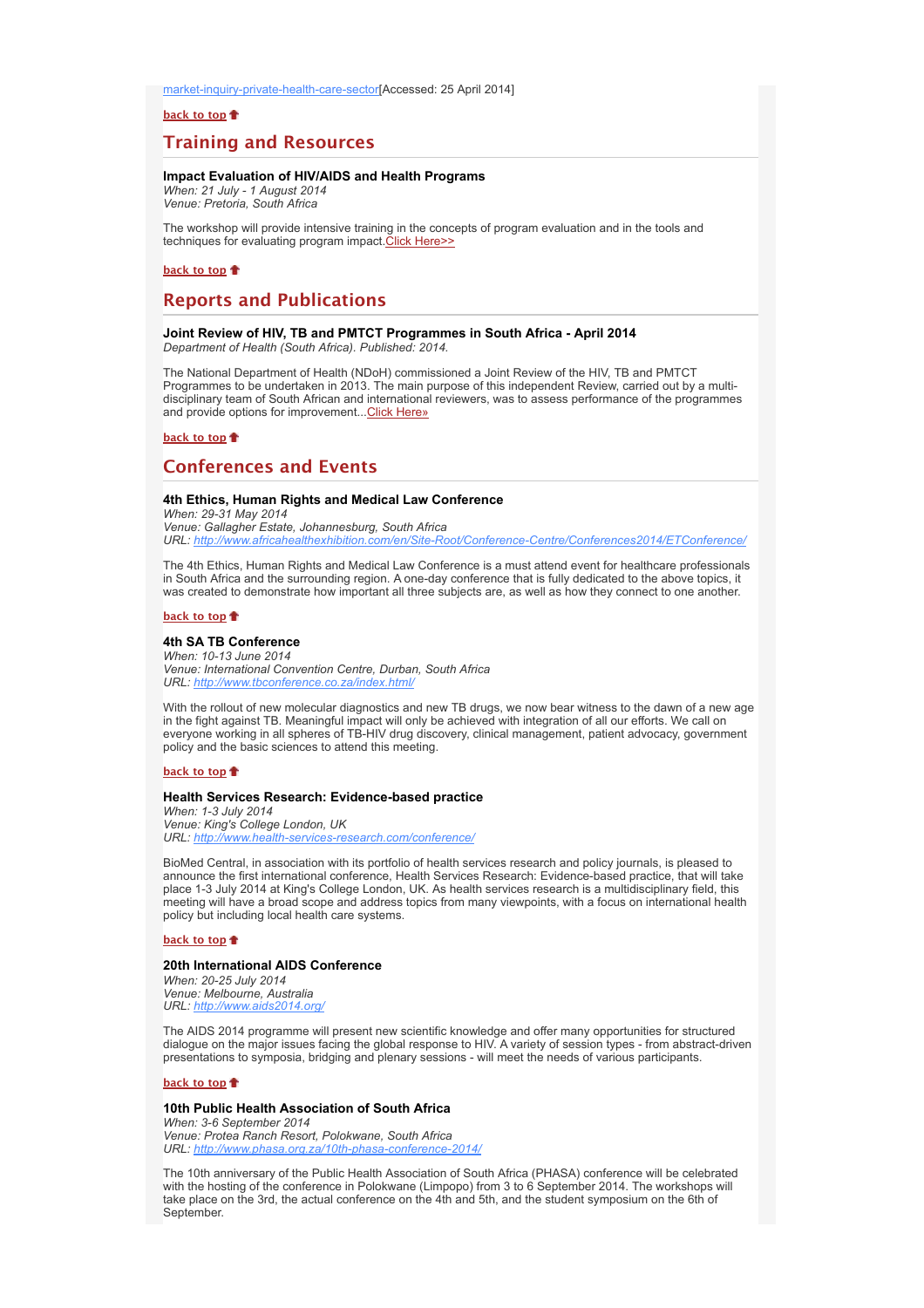### **back to top**

# **Southern African HIV Clinicians Society**

*When: 24-27 September 2014 Venue: Cape Town, South Africa URL: http://sahivsoc2014.co.za/*

Clear your diaries for 24-27 September 2014, as we head for Cape Town again and a dizzying array of excellent speakers, skills building sessions, debates, challenging cases and research findings. We are assembling our organising committee from across the country, to ensure that every aspect of HIV medicine is covered. We are also debating and releasing new guidelines.

## **back to top**

# **Third Global Symposium on Health Systems Research**

*When: 30 September to 3 October 2014 Venue: Cape Town International Convention Centre, South Africa URL: http://hsr2014.healthsystemsresearch.org/*

The theme of the symposium is the science and practice of people-centred health systems, chosen to enable participants to address current and critical concerns of relevance across countries in all parts of the world. Researchers, policy-makers, funders, implementers and other stakeholders, from all regions and all socioeconomic levels, will work together on the challenge of how to make health systems more responsive to the needs of individuals, families and communities.

**back to top**

# **Job Opportunities**

# **Health Systems Trust**

- **Junior Administrator** *Closing Date: 9 May 2014 Please view our website for more details http://www.hst.org.za/jobs/junior-administrator-0*
- **Clinical Mentors** *Closing Date: 9 May 2014 Please view our website for more details http://www.hst.org.za/jobs/clinical-mentors-0*

# **District Leadership Mentors**

*Closing Date: 9 May 2014 Please view our website for more details http://www.hst.org.za/jobs/district-leadership-mentors-0*

# **Facility Mentors**

*Closing Date: 9 May 2014 Please view our website for more details http://www.hst.org.za/jobs/facility-mentors-0*

### **Capacity and Development Services - Junior Professionals in Training**

*Closing Date: 30 April 2014 Please view our website for more details http://www.hst.org.za/jobs/junior-pr* 

**Jembi Health Systems - Mid-Level Java Web Developer** *Closing Date: 30 April 2014 Please view our website for more details http://www.hst.org.za/jobs/mid-level-java-web-developer*

**New loveLife Trust - Youth Centre Nurse** *Closing Date: 30 April 2014 Please view our website for more details http://www.hst.org.za/jobs/youth-centre-nurse*

**back to top**

Health Systems Trust on facebook. Keep up to date with our activities and the latest news, events and publications on public health in southern Africa.Follow us at https://www.facebook.com/HealthSystemsTrust